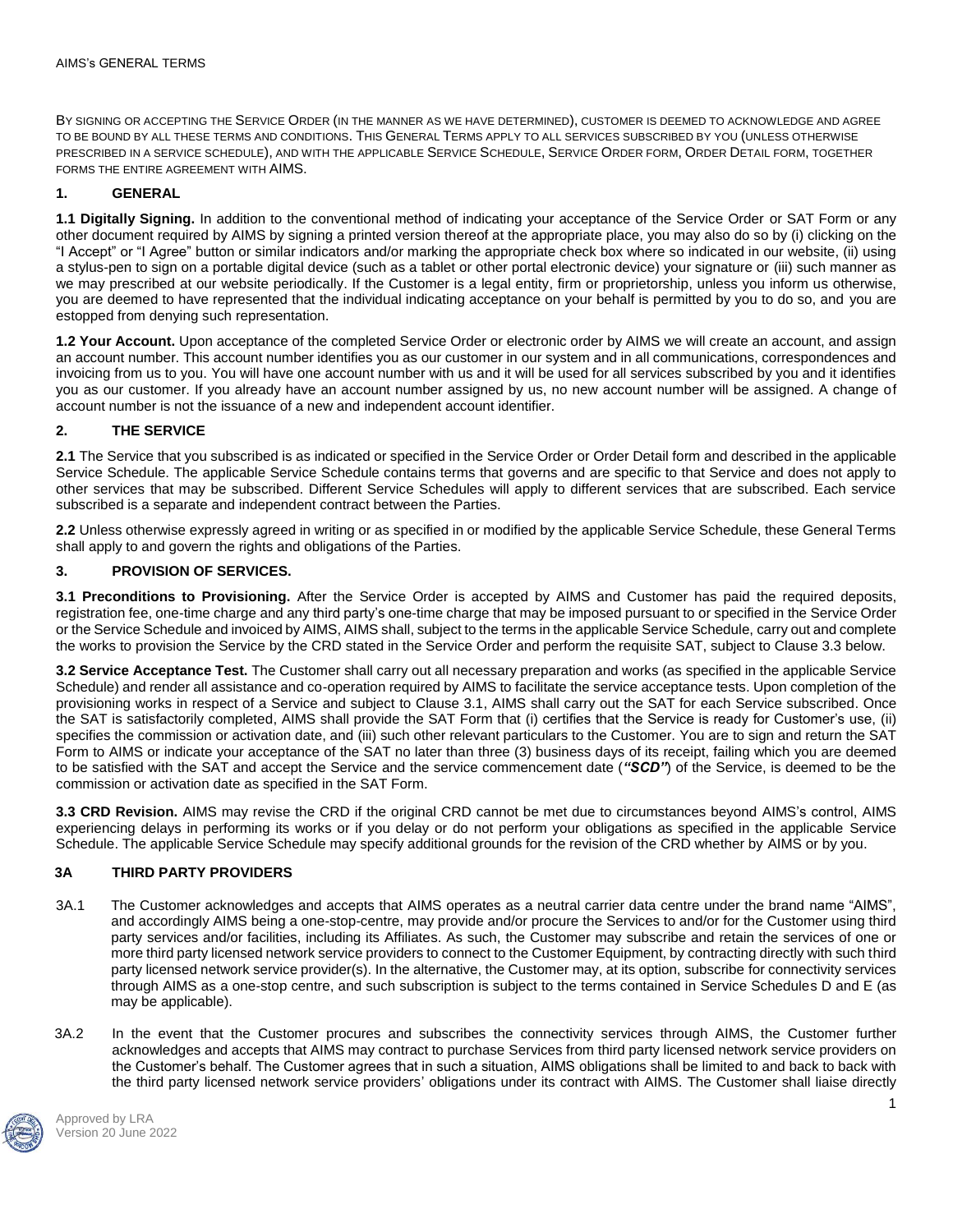with AIMS, and escalate any issues pertaining to the connectivity services to AIMS and not directly with the third party licensed network service providers. In the event that the Customer contract directly with the third party licensed network service providers, then the Customer shall liaise directly with the third party licensed network service providers.

3A.3 The Customer agrees to abide by any third party licensed network service providers' terms under Clause 3A General Terms (as notified to the Customer by AIMS from time to time) and agrees to indemnify AIMS for any losses and threatened losses arising from or in connection with any claims from third party licensed network service providers resulting from any acts or omissions of the Customer or any other claims arising out of or related to the Customer's breach of such third party agreements.

## **4. CUSTOMER'S RIGHT TO USE THE SERVICE.**

**4.1 General.** Unless otherwise expressly agreed in writing or as specified in the applicable Service Schedule, Customer may only use the Service in accordance with Applicable Law and for its own use only, and is neither permitted to sell, resell, hire, lease (including sublease), licence (including sub-licence), rent, offer, provide or sub-provision the Service, the Service Equipment or any portion thereto whether for consideration or otherwise to any third party nor use the Service for any fraudulent, unlawful, illegal or improper purpose or in breach of any Applicable Laws and regulations (local and international), including tampering, altering, adjusting, removing, diverting or affecting the Service or the AIMS Network.

**4.2 Service Upgrade.** Unless otherwise specified in the applicable Service Schedule, no alteration or modification of the Service, at any time during the Initial Service Term, which reduces or downgrades the Service is permitted. If the Customer requires any upgrade to the existing subscribed Service for capacity ("Service Upgrade"), AIMS will provide a quotation together with revised or new terms for the Service Upgrade to the Customer. If the Customer agrees to the said revised or new terms, the Parties shall execute a new Service Order Form to reflect the said revised or new terms and Charges for the Service Upgrade. The Service Upgrade shall commence on the date as stipulated in the new Service Order Form. Notwithstanding anything to the contrary to the Service Schedule or these terms:

(a) the Initial Service Term of the Qualifying Service will be automatically extended so that the expiry date of the Service Upgrade and the Qualifying Service are the same; and

(b) the Charges for the Qualifying Service shall remain unchanged during the said extension of the Initial Service Term in Clause 4.2(a) above save where otherwise agreed in writing between the Parties.

**4.3 Additional Services.** The Customer may subscribe for additional Services (including but not limited to Managed Service or valueadded service) in addition to the existing Services subscribed by the Customer at any time. If the Customer requires any additional Service to the existing subscribed Service, AIMS will provide a quotation together with revised or new terms for the additional Service to the Customer. If the Customer agrees to the said revised or new terms, the Parties shall execute a new Service Order Form to reflect the said revised or new terms and Charges for the additional Service. If the additional Service subscribed by the Customer is to commence on a date after the SCD of the Qualifying Service, the additional Service will commence on the date notified by AIMS or the date stipulated in the new Service Order Form. Notwithstanding anything to the contrary in this Service Schedule or the General Terms, the Initial Service Term of the Qualifying Service will be automatically extended so that the expiry date of the additional Service and the Qualifying Service are the same.

**4.4 Service Monitoring.** The Service is subject to lawful intercept and/or monitoring as may be required by the country's regulatory and law enforcement agencies where the Service Location(s) is at pursuant to the Applicable Law, and AIMS will have to ensure that such requirements are in full compliance according to the Applicable Law, and Customer hereby consents to such lawful intercept and/or monitoring activities.

### **5. INITIAL SERVICE TERM & RENEWALS.**

**5.1 Term of Service Order.** This Service Order shall commence on the date of stated in the Service Order and shall be subsisting unless otherwise terminated by either Party in accordance with the terms of this Service Order.

**5.2 Initial Service Term.** Customer agrees that the Initial Service Term for each Service subscribed by the Customer is as specified in the Service Order (or in the applicable Service Schedule) which starts from the SCD, subject always to Clauses 4.2 and 4.3 above.

**5.3 Renewals.** Save where otherwise provided in the applicable Service Schedule and/or unless the Customer notifies AIMS in writing at

least ninety (90) days before the expiry of the Initial Service Term, that the Initial Service Term is not to be renewed, the Service shall be automatically renewed for the period:

(a) as stipulated in a new Service Order Form which the Customer has executed for renewal of the existing Service; or

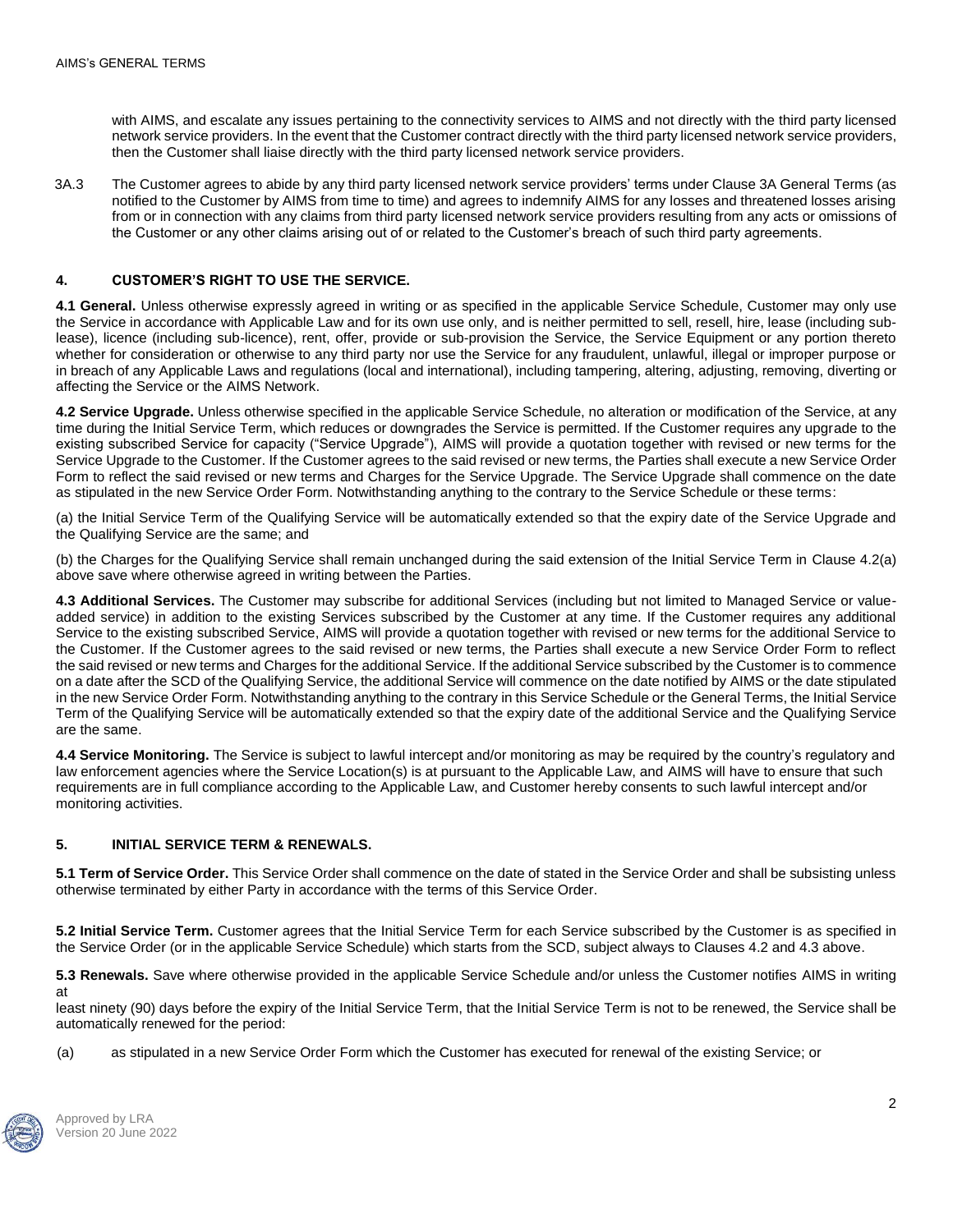(b) equal to the Initial Service Term where the Customer does not or has yet to execute a new Service Order Form for renewal of the existing Service,

commencing on the day after the expiry of the Initial Service Term on the terms in this General Terms.

## **6. CHARGES, INVOICING & PAYMENT**

**6.1 Scope of Charges.** Unless otherwise specified in the applicable plan, Service Order or Service Schedule, the charges may include a registration fee, deposit, one-time charge, MRC and third party service and/or recurring charges (*"Charges"*) which are as indicated and detailed in the Service Order. All Charges exclude applicable VAT, SST or any other form of consumption taxes (as may be imposed by law from time to time) in respect of the provision of taxable service by a taxable person (as a service provider) to a customer (other than income or corporate taxes). If any withholding tax is applicable to a Customer making payment to AIMS for the Service, then the Customer shall gross up the Charges such that AIMS receives the full Charges net of withholding tax.

**6.2 Deposits**. If you are required to pay a deposit to us (as may be specified in the applicable plan, Service Schedule or the Service Order) and it is not expressly waived, then the following conditions shall be applicable:

- (a) The deposit paid by you is as security for the due observance and performance by you of the provisions of the Agreement.
- (b) The deposit amount shall be maintained at such sum as may be specified in the Service Order (and in default as specified in the applicable Service Schedule) for so long as you continue to subscribe for the Service
- (c) The deposit shall not, without our prior written consent, be deemed to be or treated as payment of the Charges.
- (d) No increase in the deposit is required if the Charges are increased, unless otherwise specified in the applicable Service Schedule.
- (e) We may set off the deposit against any invoices issued and/or Charges due from you. If the deposit is set off by us and the Agreement is not terminated, you shall pay a further sum as deposit of such amount as may be notified by us.
- (f) We shall refund the deposit to you within ninety (90) days from the date of expiry, termination or cessation of the Service, after deducting any unpaid invoices, outstanding Charges, Balance Charges, Cancellation Costs (if applicable) and/or Termination Charges (if applicable) due from the you to us under the Agreement free from any interest.
- (g) All refunds will be through telegraphic transfer at your indicated bank account. However, if you fail to provide us with the details of your bank account within the duration as specified in Clause 6.2(f) above, the refund will then be made by way of cheque and sent to your last known address in our system. Should such cheque be returned undelivered and after the expiry of twelve (12) months and after making reasonable attempts to refund the amount, then we shall be at liberty to either retain such refunds after a lapse of twelve (12) months, and you are deemed to have consented to the same or deposit the same with the relevant authority designated under the Malaysian Unclaimed Moneys Act 1965. You may notify us of your latest correspondence address and we will send the refund to you to that address.

**6.3 Miscellaneous Fees:** Customer agrees to pay the following fees (a) a printed bill fee of RM5.00 per bill (if Customer so indicates in the Service Order that it prefers to receive a printed bill as opposed to a digital bill that is sent via email) (b) such other fees that may be imposed such as a re-connection fee for suspended service due to fault of the Customer, but such other fees will be specified in our website or in the Service Order from time to time. If no such fees are specified then no such fees are payable.

**6.4 Invoicing.** AIMS shall issue a tax invoice for the Services provided by AIMS and/or by third- party licensed network services providers, to the Customer for the Charges and the Customer shall pay and continue to pay the Charges by the due date stated in the invoices. Notwithstanding anything to the contrary, the Customer acknowledges and agrees that its obligation to pay all Charges due and payable shall not be waived, absolved or diminished by virtue of its failure or neglect to check, enquire, understand and ascertain the nature of Services subscribed or used by the Customer and the applicable charges associated with such Services, and you further acknowledge that it shall be your responsibility to request from AIMS the invoices it has not received for any given billing period. If the Customer fails to pay the invoice by its due date, AIMS may impose a late payment charge for such unpaid invoices at the rate not exceeding 18% per annum calculated on a monthly rest from the due date until full settlement. It is Customer's responsibility to request for invoices from AIMS that it has not received. The Customer shall be responsible for all reasonable costs incurred by AIMS in the collection of any overdue amount.

**6.5 Auto-Debit Payment Service.** If the APS is available to you, and you indicate that you wish to subscribe for the APS, then the terms set out in the Auto-Debit Payment Schedule which is available at our website, shall be applicable in addition to these General Terms.

**6.6 Billing Cycle.** On or after the SCD, AIMS may invoice the Customer for the periodic recurring charges according to the applicable billing cycle in the Service Order.

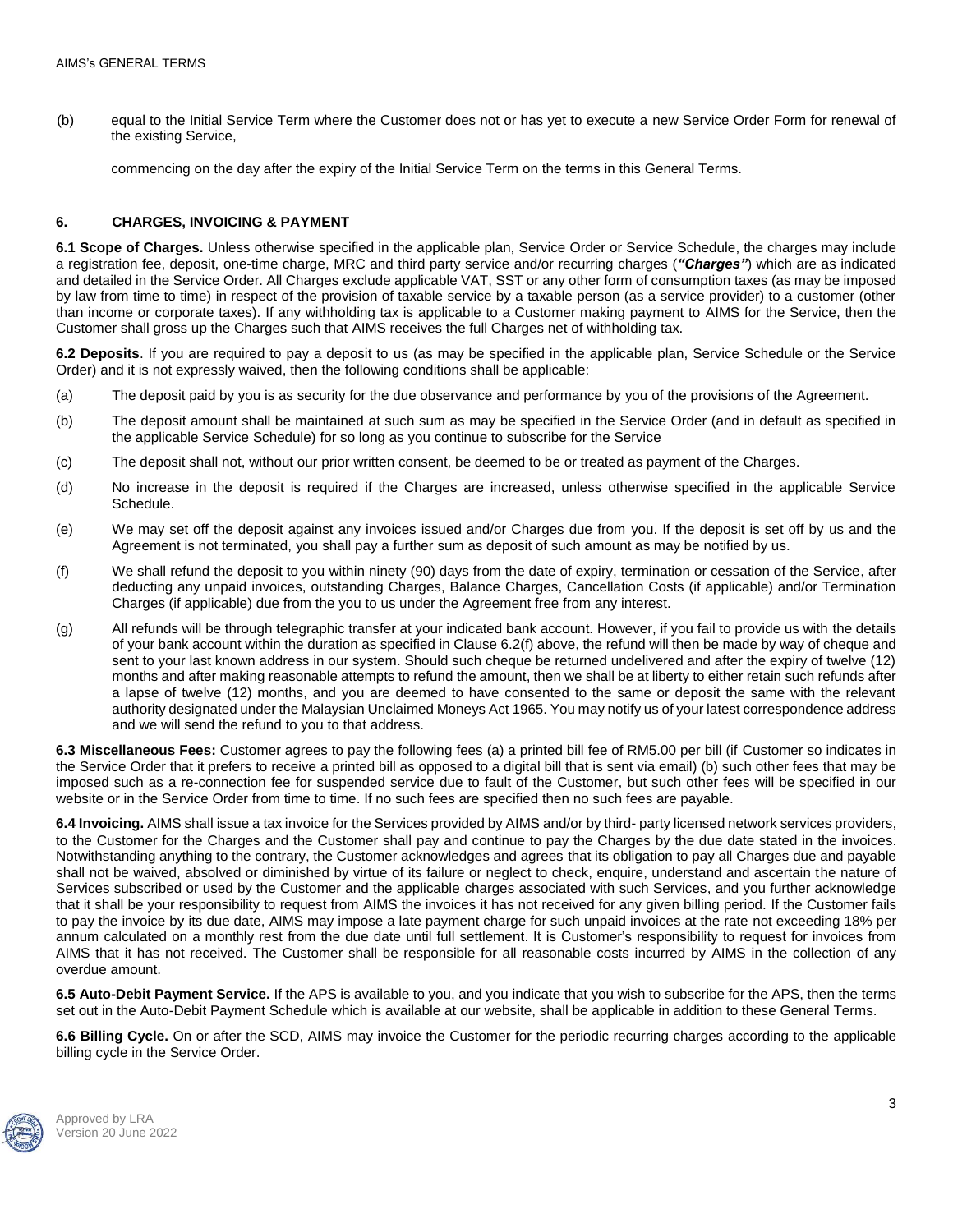**6.7 Bank Charges.** All payments made to AIMS shall be free and clear from all bank and service charges, and without deduction, set off or counter claim and the full invoiced amount is to be received by AIMS in discharge of Customer's payment obligations.

**6.8 Invoice Dispute.** Unless otherwise specified in the applicable Service Schedule, all *bona fide* disputes concerning an invoice are to be raised in writing by Customer within thirty (30) days of the date in the invoice identified as *"statement date"*, and shall specify the amount disputed, the reasons for disputing the amount and provide documentary records supporting the reasons. Customer shall pay all amounts in an invoice which are not in dispute by the due date. Upon receipt of the dispute, AIMS shall promptly investigate the dispute, and either issue a revised invoice if the dispute is justified or not. If a revised invoice is issued, Customer shall pay the revised invoice within fourteen (14) days. If a revised invoice is not issued, the Parties shall promptly resolve the dispute in good faith.

**6.9 MRC on Renewal:** Save where otherwise provided in the Service Schedule, the following are the terms applicable to revising the MRC for Service or Service Equipment (where applicable) where there are no changes in the requirements in any form or manner on the renewal of the Initial Service Term:

- (a) On the start date of the Renewed Service Term, the MRC may be revised by AIMS (the "Adjusted Recurring Charge") unless
	- otherwise agreed in writing between the Parties; and
- (b) The Adjusted Recurring Charge shall commence from the start date of the Renewed Service Term and apply until the expiry of the Renewed Service Term.

## **7. SERVICE INTERRUPTIONS & SUSPENSION**

**7.1 Interruption.** AIMS does not warrant that the Service is error-free, provided without interruption or fault. AIMS shall not be held responsible for adverse Service performance or that otherwise adversely impact the Service performance received by Customer from third party licensed network service providers. Further, including but not limited to, if (a) for emergency, operational or it is technically necessary to do so; (b) a Force Majeure Event occurs; (c) a disruption occurs due to acts of third parties (e.g. fibre cuts, DDOS attacks etc.), then the Service may be interrupted. If you are aware, you ought to notify AIMS of such interruption; and if we are aware we shall notify you of the same via our website. AIMS shall procure the third party licensed network services providers to restore the affected Services as soon as reasonably practicable upon the cessation of the above events. AIMS will not be responsible for any failure or improper performance of any third party licensed network services providers.

#### **7.2 Suspension.** If

- (a) Charges or any invoice remains unpaid or outstanding for this or any other Services that are subscribed by you (including if you withhold any payments, persistently or repeatedly fails to make payment on the due date of the invoices),
- (b) a Service Location is to be vacated,
- (c) a Force Majeure Event occurs,
- (d) Clause 7.1(a) or (c) applies,
- (e) your use of the Service is not in accordance with Applicable Law,
- (f) you are in breach of our obligations specified in the General Terms and/or the Service Schedules;
- (g) AIMS is requested or directed by MCMC or any relevant authority to suspend the Service;
- (h) AIMS is requested by third party licensed network services providers to suspend the Service;
- (i) Customer's IP address is under a distributed denial of service attack directed towards the Customer's IP address or addresses connected to AIMS' Network that, in AIMS' reasonable judgment, causes AIMS to believe that the Customer's network may be compromised by being inundated with nefarious or bogus data traffic, thereby denying service to the Customer's systems connected to AIMS's Network; or
- (j) AIMS notifies the Customer to disconnect and replace Customer Equipment because it is neither type approved or agreed to by AIMS, and the Customer fails, neglects or refuses to do so after fourteen (14) days from date of receipt of written notice from AIMS,

then AIMS may suspend a Service either after notifying the Customer at least five (5) days before doing so, except in cases of (c) to (i) above, where AIMS will try to give at least 24 hours verbal prior notice to Customer or in the case of (j) above, after the expiry of the fourteen (14) days period, as the case may be. AIMS may reconnect a suspended Service once the event ceases or in the case of (j) above, until the Customer Equipment is type approved or AIMS's agreement (which agreement is not unreasonably delayed or conditioned) is obtained.

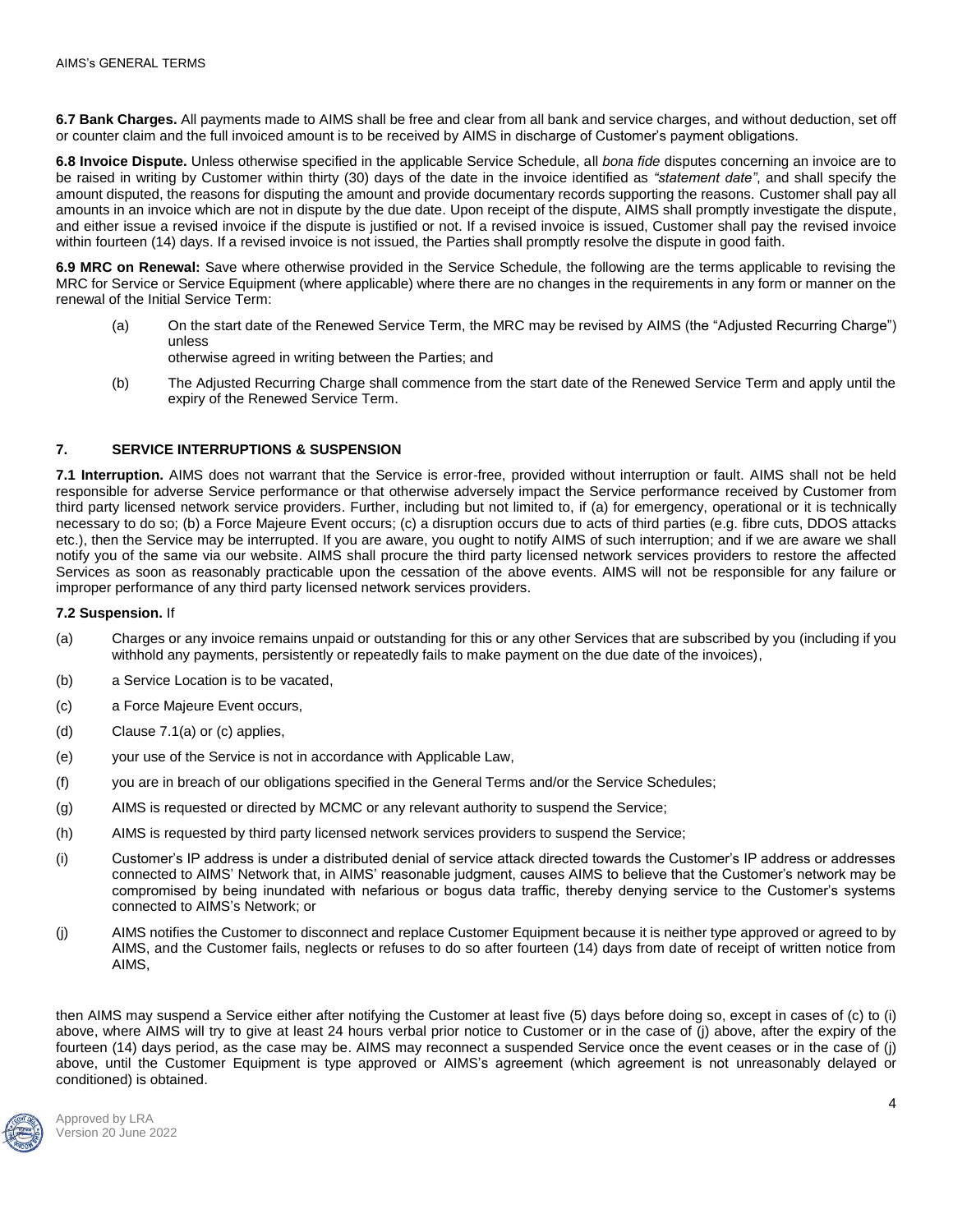**7.3 Liability to pay invoices.** Notwithstanding Clause 7.1 or 7.2 above, you shall remain liable to pay to AIMS all applicable Charges during the period of interruption, suspension or loss of Service(s) or any part thereof.

## **8. TERMINATION**

**8.1 Termination by Customer.** Customer may immediately terminate the Service or the Agreement if (a) AIMS is in breach of its obligations herein and/or under the Service Schedule; and (b) the Customer has issued a notice requiring AIMS to remedy the same within thirty (30) days and AIMS has failed, neglected or refused to do so. Notwithstanding the above, if the Customer has subscribed for different Services, the Customer cannot terminate a Service whilst continuing to subscribe for the remaining Services.

**8.2 Termination for convenience.** If the Customer terminates this Agreement after the SCD and before the expiry of the Initial Service Term, or the expiry of the Renewed Service Term, as the case may be, then the Customer shall give AIMS thirty (30) days prior notice in writing before the date of such termination.

**8.3 Termination by either Party.** Either Party may terminate this Agreement immediately in writing if (a) an order is made or an effective resolution is passed for the winding up, dissolution or bankruptcy of the other Party, or for the reconstruction and amalgamation of the other Party otherwise than pursuant to section 366 of the Malaysian Companies Act 2016 or similar proceedings under any Applicable Law; (b) a receiver, receiver and manager, judicial manager, provisional liquidator, liquidator, trustee in bankruptcy or like official is appointed over the whole or substantially the whole of the undertaking of the other Party; (c) the other Party shall make any arrangement for the benefit of or enter into any arrangement or composition agreement with its creditors; (d) a holder of an encumbrance takes possession of the whole or substantially the whole of the property of the other Party; (e) execution is levied against the assets or undertaking of the other Party; and a claim may be made accordingly or (f) the other Party shall have infringed or violated any Applicable Law pertaining to the use of the Services and such Party has failed, neglected or refused to remedy such an infringement or violation within the time frame stipulated by the relevant authority.

**8.4 Termination by AIMS.** Without prejudice to any other right or remedy, AIMS may immediately terminate this Agreement if either (a) after the expiry of fourteen (14) days of a demand for payment by AIMS for any outstanding invoices or Charges in arrears has been issued, and the Customer has not paid the sum demanded; (b) Customer is in breach of its obligations or any term in this General Terms (other than Clause 4.1 General Terms) and has not remedied the same to the reasonable satisfaction of AIMS; (c) after the SCD, the Customer is in default of any of its obligations or in breach of the applicable provisions as set out in this General Terms (other than Clause 4.1 General Terms) or the applicable Service Schedule, and the Customer has failed, neglected or refused to remedy such defaults after receipt of a notice from AIMS to do so by the date specified in such notice; (d) Customer has breached any agreement it may have entered into with an Affiliate and has failed to rectify and remedy such breach to the reasonable satisfaction of that Affiliate; (e) AIMS is in receipt of a direction, order or notice issued by an appropriate authority (being MCMC, PDRM, MACC or the Government of Malaysia, as the case may be) either requiring AIMS to terminate the provision of the Service to the Customer, suspend the Service or declaring that the use of the Service is contrary to the Applicable Law; (f) the Customer shall infringe or violate the Applicable Law pertaining to the use of the Service and has failed, neglected and/or refused to remedy the infringement or violation within the time frame stipulated by the relevant authority; (g) if the Customer is in breach of Clause 4.1 General Terms; or (h) AIMS is in receipt of notice by third party licensed network service providers to terminate the provision of the Service.

**8.5 Termination for Force Majeure.** If a Force Majeure Event occurs and continues for thirty (30) continuous days, then either Party may in writing terminate the Service Order without any liability to each other, save for antecedent breaches and neither Party shall be liable for any breach, failure or delay in performance of its obligations pursuant to or of these terms (excluding Customer's payment obligations), death or personal injury suffered.

**8.6 Termination Notices to be in writing.** Unless otherwise specified in the applicable Service Schedule, all notices of termination under this Clause 8 must be in writing, on a Party's letterhead and signed by the authorised officer and sent to the other Party, and a copy of which may be sent via electronic mail containing the scanned letter as an attachment.

### **8.7 Consequences of Termination**

- (a) If Customer terminates this Agreement pursuant to Clause 8.2 General Terms or if AIMS terminates this Agreement pursuant to Clause 8.3 or 8.4 General Terms or pursuant to any other provision in the applicable Service Schedule that grants AIMS a specific right to terminate due to a breach by the Customer, then Customer shall pay AIMS the Balance Charges, the Termination Charges and all Charges in arrears up to the date of termination, unless otherwise specified in the applicable Service Schedule.
- (b) If Customer terminates this Agreement pursuant to Clause 8.1 or 8.3 General Terms or pursuant any specific provision in the applicable Service Schedule that grant the Customer a specific right to terminate due to a breach by AIMS, neither the Balance Charges nor the Termination Charges shall be payable to AIMS but the Customer will pay any Charges that are in arrears up to the date of termination.

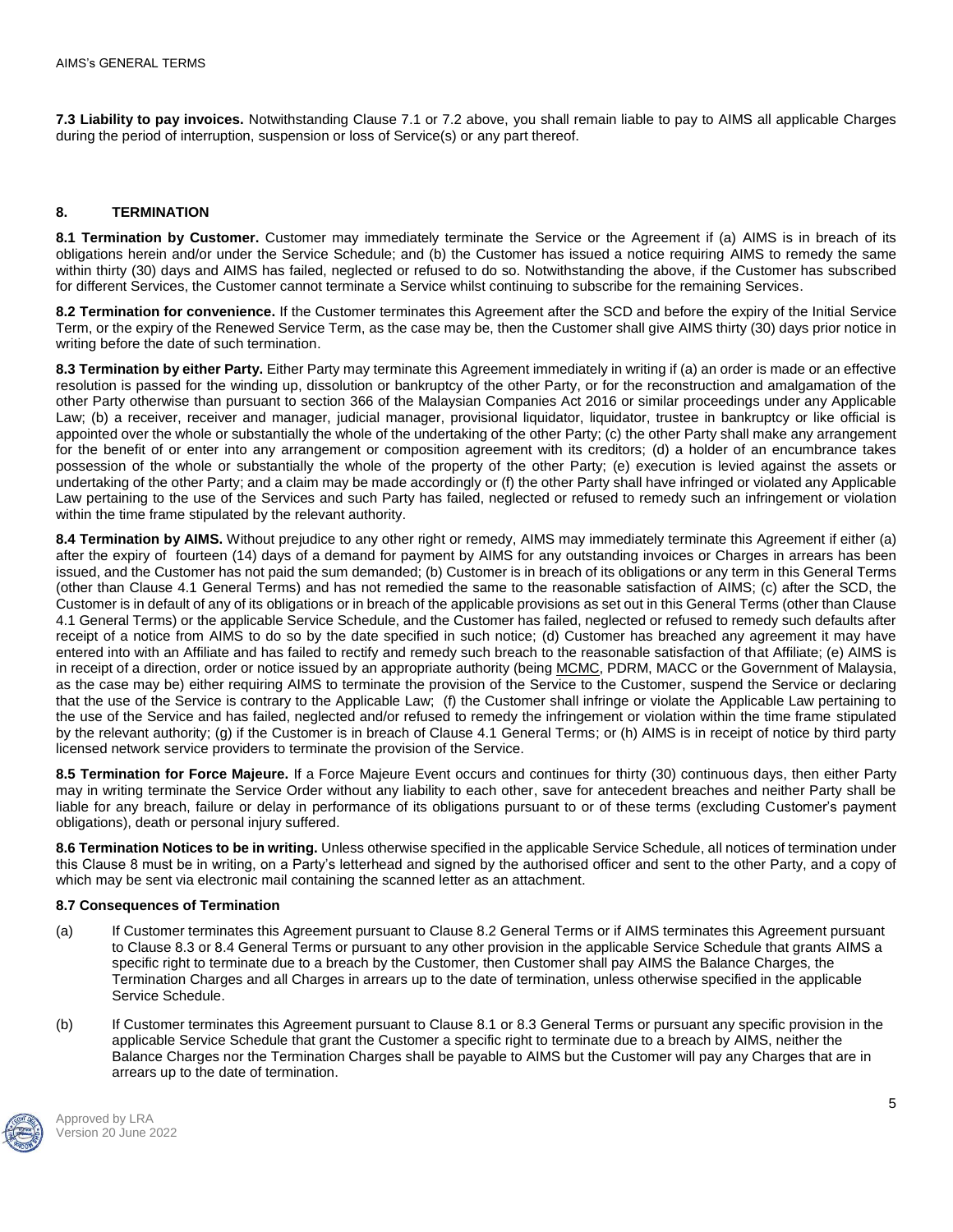- (c) If the Agreement is terminated due to a Force Majeure Event pursuant to Clause 8.5 General Terms, then neither the Balance Charges nor the Termination Charges shall be payable by Customer but the Customer shall pay any Charges that are in arrears up to the date of termination and AIMS shall not be liable to the Customer for any losses, damages or expenses suffered.
- (d) Regardless of the Party terminating the Agreement, the Service shall cease to be provided by AIMS on the date of termination.
- (e) In all cases, the Customer shall reimburse AIMS for all third party charges, costs and expenses that are imposed on AIMS by such third party in order for AIMS to either provide the Service and/or to terminate the service provided by such third parties.

#### **9. LIMITATION OF LIABILITY AND INDEMNITY.**

**9.1 Direct Losses.** Save where prohibited by Applicable Laws and due to the negligence, wilful default or misconduct of a Party and/or unless otherwise specified in the applicable Service Schedule, the liability of each Party to the other Party for all damages, losses, costs or expenses arising out of, in connection with or related to the Service Order, regardless of the legal principle that imposes such liability, whether in contract, equity, intended conduct, tort or otherwise, will be limited to and will not exceed, (in the aggregate for all claims, actions and causes of action of every kind and nature), an amount equal to the aggregate value of the monthly recurring charges payable to AIMS (excluding any third party recurring charges) for a twelve (12) months period. This limit does not apply to any Charges owed by the Customer to AIMS (including Termination Charges or Cancellation Costs), recovery of the Balance Charges and/or any third party recurring charges incurred in order to provide the Service.

**9.2 Indirect Damages.** Neither Party shall be liable to the other Party under this Service Order for loss of production, loss of profit, loss of use, loss of business or market share, loss of data, revenue or any other economic loss, whether direct or indirect, or for any indirect, incidental, consequential, aggravated or exemplary damages, whether or not the possibility of such damages could have been reasonably foreseen.

**9.3 Exclusion of Liability.** Unless otherwise specified in the applicable Service Schedule, AIMS shall neither be responsible for any third party services or products which you access, use or acquire (whether by yourself or by AIMS acting on your behalf) together with the Service, for any loss or damage caused or contributed by such services or products to the Customer nor for any losses suffered by you due to any Service interruption or suspension.

**9.4 Indemnity.** The Customer shall indemnify and hold AIMS harmless against any and all loss, liability, cost, expense or claim (including reasonable legal expenses) suffered or incurred by AIMS arising directly or indirectly from or in connection with :-

- (a) any failure by the Customer to comply with any of the provisions of this Service Order and/or the Service Schedules, such other rules, regulations and policies as specified in this Service Order and/or the Service Schedules, third party service providers terms of services, any instructions, notices or directions issued by AIMS and/or any appropriate authorities or any law or regulation in force;
- (b) any claims for libel, infringement of intellectual property rights or breach of any Applicable Laws whatsoever arising from or attributable to any material transmitted, received or stored via the Services and from all claims arising out of any act or omission of the Customer or any unauthorized use of the Services;
- (c) any damage to AIMS property, any damage to any property (including third party's property) or personal injury (including death) attributable to the Customer's Equipment, Customer's material and/or any act or omission of the Customer and of any person under its control or acting under its authority; or
- (d) any and all claims, demands, proceedings or fines made or imposed against AIMS by a third party arising out of, in connection with or due to the Customer's breach of these terms or in using the Services, including claims for defamation, infringement of intellectual property rights, death or personal injury, property damage.

#### **10. Notices**

**10.1** You consent to the delivery and/or service of any notice, invoice, statement or other communication hereunder by electronic mail, hand, courier and/or by prepaid ordinary post to your address as set out in the Service Order or to your last known address in our records.

**10.2** Notices, demands or other communications shall be deemed effective if (a) by electronic mail, on the day immediately after successful transmission; (b) hand delivery, on the day of delivery; (c) by prepaid ordinary post, five (5) business days after despatch; (d) by courier, one (1) business day after despatch; (e) by facsimile, on the day of transmission provided that the transmission report from the sender's facsimile machine confirms that transmission is in full and without error. If receipt is on a day, which is not a business day, then receipt shall be deemed to occur on the next immediate business day.

**10.3** You agree that in the event that any action is initiated in the courts in Malaysia in respect of this Agreement, the legal process and other documents may be served by posting the documents to you by registered post at the address set out in this Service Order or to

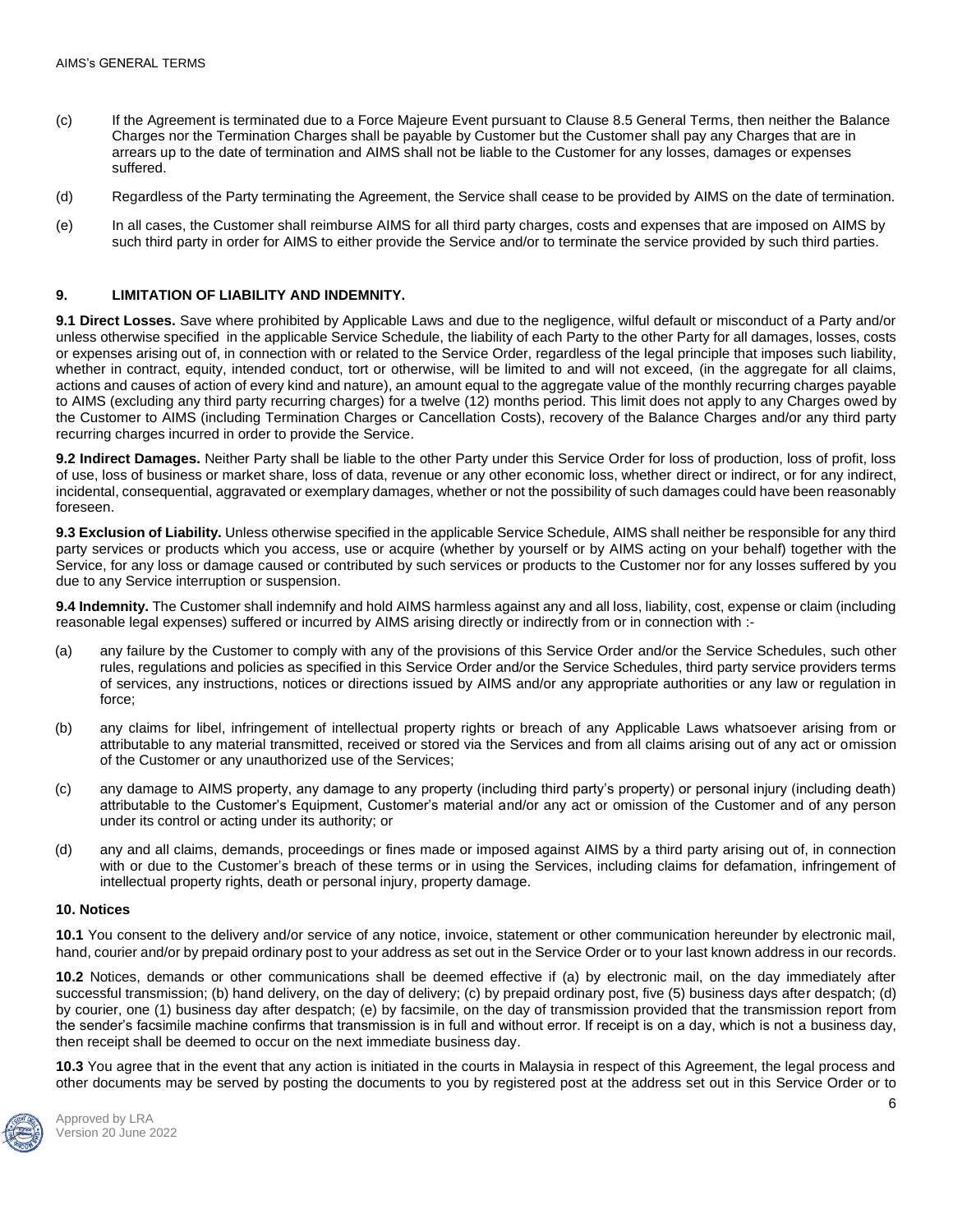your last known address in our records and such service shall, on the fifth (5) day after posting, be deemed to be good and sufficient service of such legal process or documents.

## **11. MISCELLANEOUS.**

**11.1 Changes in Law.** Should a new law or an amendment to an existing law occur that impacts this Service Order or the Service, then notwithstanding anything contained herein, the clauses herein shall be deemed to be amended to such an extent as is necessary to enable Parties to comply with such laws.

### **11.2 Anti-Bribery and Corruption.**

11.2.1 The Customer agrees that:

- (a) it shall strictly comply with all laws and regulations relating to anti-bribery and corruption including but not limited to the Malaysian Anti-Corruption Commission Act 2009 ("**Anti-Bribery and Corruption Laws**");
- (b) it has read, understood and agreed at all times during the term of this Service Order to comply with TIME's Business Integrity 8. Anti-Corruption Policy which can be viewed at<br>https://www.time.com.my/sites/default/files/uploads/1.%20TIME%27s%20ABC%20Policy.pdf ("TIME's Business <https://www.time.com.my/sites/default/files/uploads/1.%20TIME%27s%20ABC%20Policy.pdf> ("**TIME's Business Integrity & Anti-Corruption Policy**") and detailed provisions relating to anti-bribery and corruption and shall form an integral part of this Service Order;
- (c) it shall inform and undertake that all its employees, representatives, personnel, subcontractors, consultants and agent(s) ("**Representatives**") who will work on this Service Order comply with the requirements of TIME's Business Integrity & Anti-Corruption Policy; and
- (d) it shall take all measures to prevent corrupt practices, unfair means and illegal activities at all times throughout the term of this Service Order including maintaining accurate books, records and accounts related to its activities and internal controls.
- 11.2.2 The Customer agrees that any non-compliance with Anti-Bribery and Corruption Laws or TIME's Business Integrity & Anti-Corruption Policy is a ground for AIMS to forthwith terminate the Service Order.
- 11.2.3 The Customer agrees to indemnify and hold harmless AIMS in respect to any claims made against AIMS arising out of any breach by it and/or its Representatives of any provision of this clause or any non-compliance with Anti-Bribery and Corruption Laws and/or TIME's Business Integrity & Anti-Corruption Policy.

**11.3 Conclusive Evidence.** The Parties agree that a certificate of indebtedness issued by the AIMS officer in charge of finance shall be binding evidence as to the amount due and owing by Customer to AIMS and is conclusive in any legal proceedings, save for manifest errors or omissions.

**11.4Representation.** You represent and warrant that all information required and furnished by you to AIMS in connection with the Service and in the Service Order are correct and accurate in every material respect and are not false, misleading, deceptive, defamatory and/or unlawful. Nothing herein or the applicable Service Schedule shall imply any obligation on the part of AIMS to verify the accuracy and authenticity of such information. Additionally you and AIMS represent and warrant to each other that (a) each Party has the necessary capacity, authority, rights, licences and permissions to enter into and perform its obligations under this Agreement; and (b) the Service Order together with the General Terms and the applicable Service Schedule is a valid and enforceable agreement against a Party. notwithstanding any defect, deficiency or omission. Further AIMS does not make any representations or warranty, whether express or implied, and excludes any implied warranties (whether arising by operation of Applicable Law, equity or common law) that the Service will achieve the expected functionality, will be error-free or uninterrupted, and/or is of a specified or of any quality

**11.5Variations of Terms.** Unless otherwise prescribed in a Service Schedule AIMS may amend, vary, modify, add or delete (*"Variation"*) these terms and conditions including terms in any Service Schedule, at any time, and which AIMS shall notify the Customer. The Customer shall not unreasonably object to any such Variation. If the Customer uses and/or continues to use the Services after the date on which such Variation comes into effect, such use shall be deemed acceptance of such Variation by Customer.

**11.6 Waiver.** Only a written waiver of any breach, right or remedy is only effective if it is duly signed by the Party granting the waiver. Any failure or delay of a Party to exercise or enforce (including any partial exercise or enforcement of) any provision contained herein and/or any other indulgence given by that Party shall not be deemed as a waiver by that Party of its right, power, authority, discretion, remedy or right of action against the other Party in respect of any breach by the other Party of its obligations hereunder.

**11.7 Recovery of Legal Costs.** In any legal proceedings commenced by AIMS against you as result of your failure to pay or your breach or default under the Agreement or in connection with indemnification as stipulated under Clause 9.4 General Terms, all legal costs and expense incurred by AIMS shall be recoverable from you on a solicitor-client basis.

**11.8 Entire Agreement.** Unless otherwise provided in the ESA where applicable, this General Terms and for each service that you have subscribed from us, the applicable Service Schedule and the Service Order shall together form the entire Agreement between the Parties.

**11.9 Stamp Duty.** Customer shall bear the applicable stamp duty and any penalties that may be imposed by the Government of Malaysia, unless otherwise agreed by AIMS in writing.

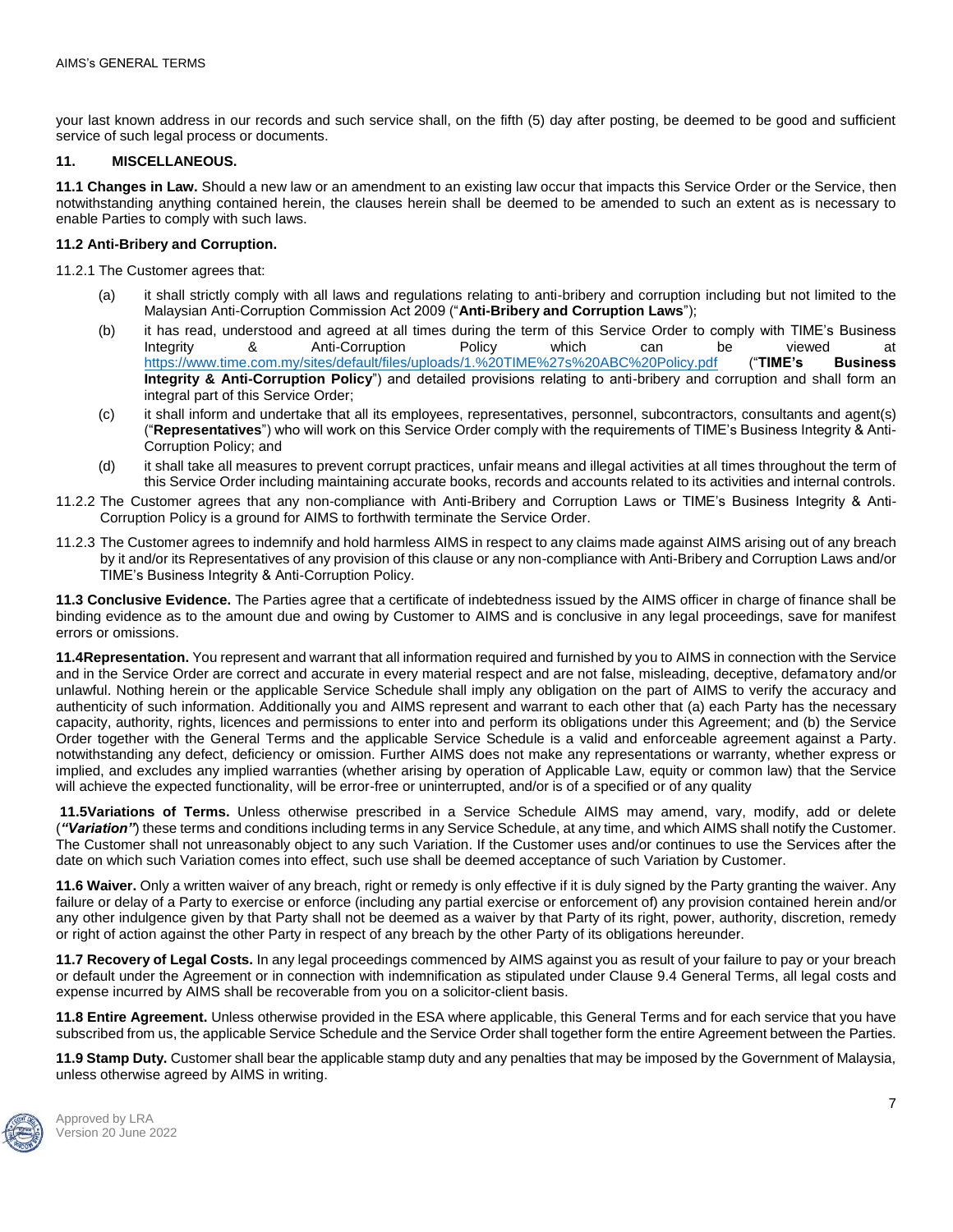**11.10 Use of Proprietary Symbols**: Each Party undertakes not to use the logos, trade and service marks, trade dress or other proprietary identifying symbols of the other Party whether n any press release, public statement, advertising, signage, marketing materials, brochures or other materials in any medium or otherwise unless the other Party shall have first given its written consent thereto which consent shall not be unreasonably withheld.

**11.11 Assignment.** The Customer shall not assign any rights, interest, remedies and obligations herein without the prior written consent of AIMS, whose consent may be withheld at its sole and absolute discretion. AIMS shall be entitled to assign, novate or transfer this Agreement or any of its right and remedies hereunder to any Affiliate without the consent of the Customer PROVIDED ALWAYS that AIMS shall provide the Customer with a written notice of such assignment, novation or transfer. Nothing contained herein shall be deemed to confer any rights upon or be enforceable by any person other than the Parties hereto.

**11.12 Severability.** In the event any provision of this Agreement is held by a court of competent jurisdiction to be contrary to the law, the remaining provisions of this Agreement will remain in full force and effect.

**11.13 Binding Effect**: This Agreement shall be binding upon the permitted assigns and successors-in-title of the Parties hereto. It is further provided that this Agreement shall not be discharged or in any way affected by any change in the composition or identity of the Parties hereto by amalgamation, reconstruction or otherwise.

**11.14 Cloud Network Infrastructure.** AIMS shall use its best efforts to ensure that the appropriate measures are taken to safeguard the security of its customer's data in its cloud network infrastructure in accordance to Malaysia laws and regulations.

**11.15 Governing Law & Jurisdiction.** The Service Order shall be governed by and construed in all respects in accordance with the Laws of Malaysia and if Parties is unable to resolve any dispute under Clause 12 below, then Parties hereto shall submit to the jurisdiction of the Courts of Malaysia.

**11.16 Compliance with Laws.** Parties shall comply with all Applicable Laws in force in Malaysia and shall keep the other Party indemnified against all penalties and liabilities of every kind for such breach of any such written law.

**11.17 Personal Data.** The Parties agree to comply with all applicable legislations and regulations relating to privacy and/or data protection, including without limitation to the Malaysian Personal Data Protection Act 2010 (Act 709).

**11.18 Confidentiality.** All information and documentation provided by AIMS to the Customer ("Confidential Information") is proprietary and confidential to AIMS and shall be kept as confidential by the Customer at all times. The Customer shall not at any time, during or after the expiry or termination of the Service Order, disclose any Confidential Information whether directly or indirectly to any third party without the prior written consent of AIMS.

# **12. DISPUTE RESOLUTION**

In the event of any dispute or difference arising out of, in connection with, or in relation to the Agreement between the Parties ("Dispute"), then as soon as reasonably possible upon the written request of either Party, each of the Parties will meet to resolve the dispute. The designated representatives of each Party will meet as often as the Parties reasonably deem necessary in order to gather and furnish to the other all information with respect to the Dispute. The representatives will discuss the Dispute and will negotiate in good faith in an effort to resolve the Dispute without the necessity of any formal proceedings. However, should Parties fail to amicably resolve the Dispute within ninety (90) days from the date of the written request on the Dispute in question, either Party may then elect to pursue the Dispute in the dispute forum stipulated in Clause 11.15 General Terms.

### **13. DEFINITIONS & INTERPRETATIONS**

**13.1 Definitions.** The following words and phrases have the prescribed meanings, unless the context otherwise requires, and shall apply to the General Terms and each of the Service Schedules.

- (a) **"Access Line"** means the terrestrial connectivity from the Service Location to AIMS Network;
- (b) **"Affiliate"** means either a subsidiary of the parent company of AIMS, a subsidiary of such a subsidiary, another subsidiary of the parent company of AIMS or an associate company of such subsidiary, a subsidiary or associate of AIMS;
- (c) **"Agreement"** means the Service Order or electronic, digital or online order, order detail form, the General Terms, the applicable Service Schedule and if applicable, the auto-debit payment schedule, unless otherwise defined in the ESA where applicable;
- (d) **"APS"** means the auto-debit payment service, as defined in the Auto-Debit Payment Schedule;
- (e) **"Applicable Law"** means the applicable constitution, law, statute, enactment, ordinance, code, by-law, rule, regulation, order, judgment or decree of any government, state or political subdivision thereof, courts, regulator or semi-regulatory or administrative body;

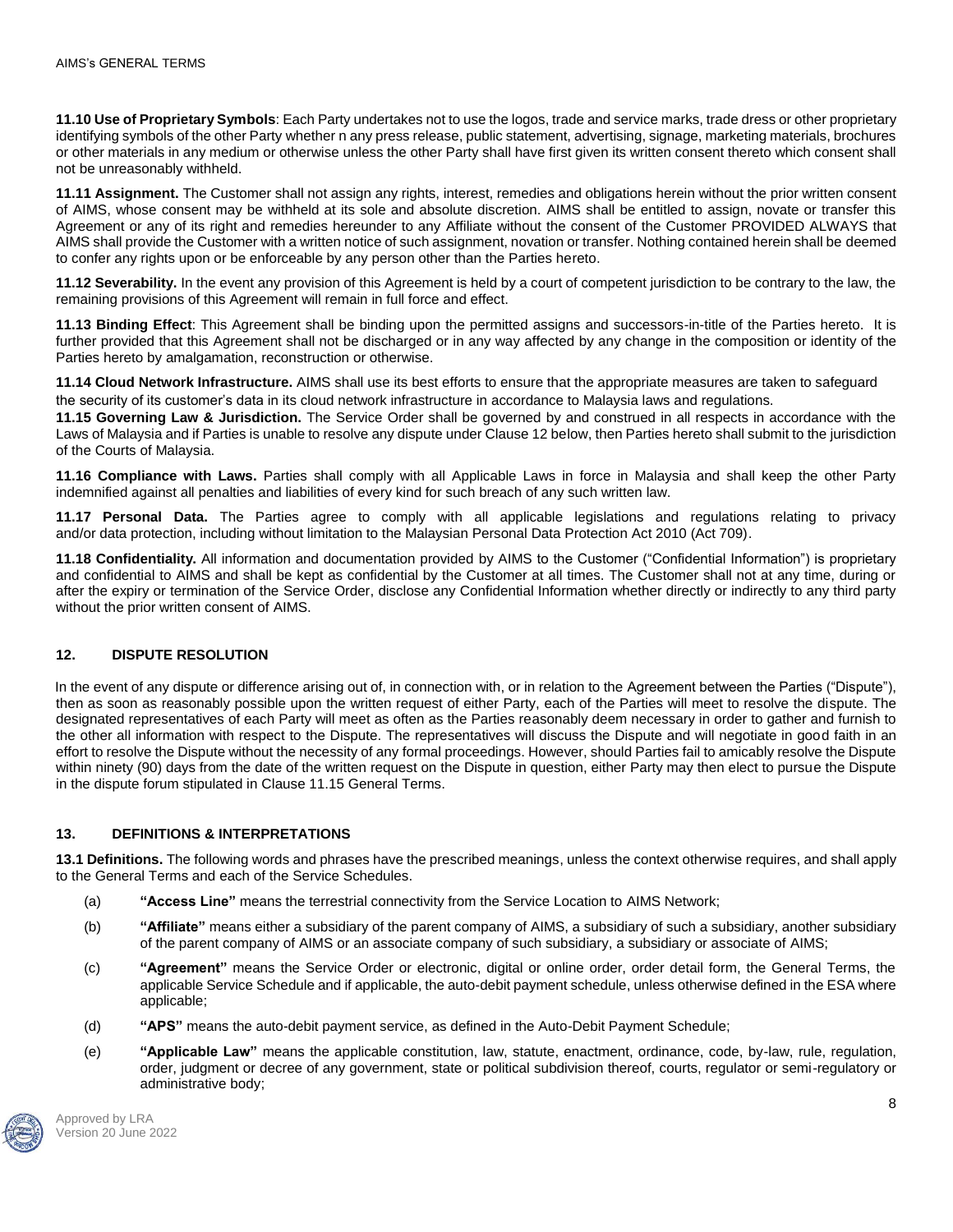- (f) **"Balance Charges"** means the applicable recurring Charges (ascertained as a monthly charge basis) multiplied by the unexpired balance of the Initial Service Term or the Renewed Service Term, as the case may be (expressed in months);
- (g) **"Cancellation Cost"** or **"Cancellation Charges"** means those costs identified in the Service Schedule applicable to a Service that is payable if that Service is cancelled before the SCD, CRD or such other date as set out in the applicable Service Schedule;
- (h) **"CRD"** means the date requested by you for the Service to be available for your use;
- (i) **"CSP"** means cloud service provider, being a third party that operates and provides services to customers via a cloud platform;
- (j) **"Customer Equipment"** or **"CPE"** has the meaning as specified in the applicable Service Schedule;
- (k) **"Customer", "you" or "your"** means the customer whose particulars or details are identified in the section referred to as either *"Applicant Information", "Customer Information"* or "*Customer Details"* in our Service Order Form, online subscription portal or sign-up application;
- (l) **"Eligible Service"** means only those service types that are more particularly identified in the applicable Service Schedule, and listed as an eligible service in the applicable Service Schedule and not any other service type, which will be eligible for the service level guarantee provided by AIMS;
- (m) **"ESA"** means the enterprise service agreement entered into between AIMS and the Customer for the provision of a specific Service;
- (n) **"Extra Charges"** mean either a one-off or recurring charge that may be levied on Customer for matters specified in the applicable Service Schedule which are in addition to the Charges;
- (o) **"Force Majeure Event"** means (i) rebellion, civil unrest, riot, acts of terrorism, declaration of war, national emergencies, national disasters, strikes, lock-outs, fire, explosion, acts of God, adverse inclement weather, lightning-strikes, natural disasters, earthquakes, diseases, epidemics, pandemics, quarantines, government lockdowns, public health movement restriction order, damage to or destruction of AIMS's network (whether due to acts of animals, third parties or otherwise), including interference to or compromise of AIMS's network caused by third party actions (e.g. DDOS attacks), occurrence of a major power disruption, interruption to supply chain that is beyond the reasonable control of AIMS, commercial power failure, disruption of interconnected communications facilities or networks, acts by Government, regulatory bodies, national councils, local authorities or other appropriate authorities or any other event which is beyond the reasonable control of AIMS; and (ii) which materially affects the provision of the Service;
- (p) "**Incident**" means an unplanned interruption to, or a reduction in the network availability of an Eligible Service;
- (q) **"Initial Service Term"** means the minimum contract or service period that the Service is subscribed by you and to be provided by AIMS as specified in the Service Order or as may be specified in the applicable Service Schedule;
- (r) **"Local Contracted Business Hours"** mean the business hours of the OLNO in the country where the IPLC or IEPL service is provided to the Customer;
- (s) **"MACC**" means the Malaysian Anti-Corruption Commission, established under the Malaysian Anti-Corruption Commission Act 2009;
- (t) **"Managed Service"** means the type of managed services that is offered by AIMS as identified in Service Schedule G and Service Schedule H;
- (u) **"MRC"** or **"Monthly Recurring Charge"** means either the monthly recurring charge or if the recurring charge is stated other than on a per month basis, to divide the recurring charge by the requisite number of months to derive the per month recurring charge. *As an example, if the recurring charge of RM3000 is on a quarterly basis, then the per month recurring charge is RM3,000 divided by 3*;
- (v) **"OLNO"** means a third party network operator (including an Affiliate) that is licensed in the country (other than Malaysia) where the Service Location is at;
- (w) **"PDRM"** means the Royal Malaysian Police, being the law enforcement agency in Malaysia;
- (x) **"Permission"** includes approvals, authorisations, permissions, and consents;
- (y) **"Qualifying Incident"** means an Incident caused by events other than as specified in the applicable Service Schedule;
- (z) **"Qualifying Service"** means a type of Service that must be firstly subscribed by the Customer in order to qualify the Customer to subscribe for an additional Service which includes but is not limited to a type of Managed Service as identified in Service Schedule G or a type of value added service as specified in the applicable Service Schedule;

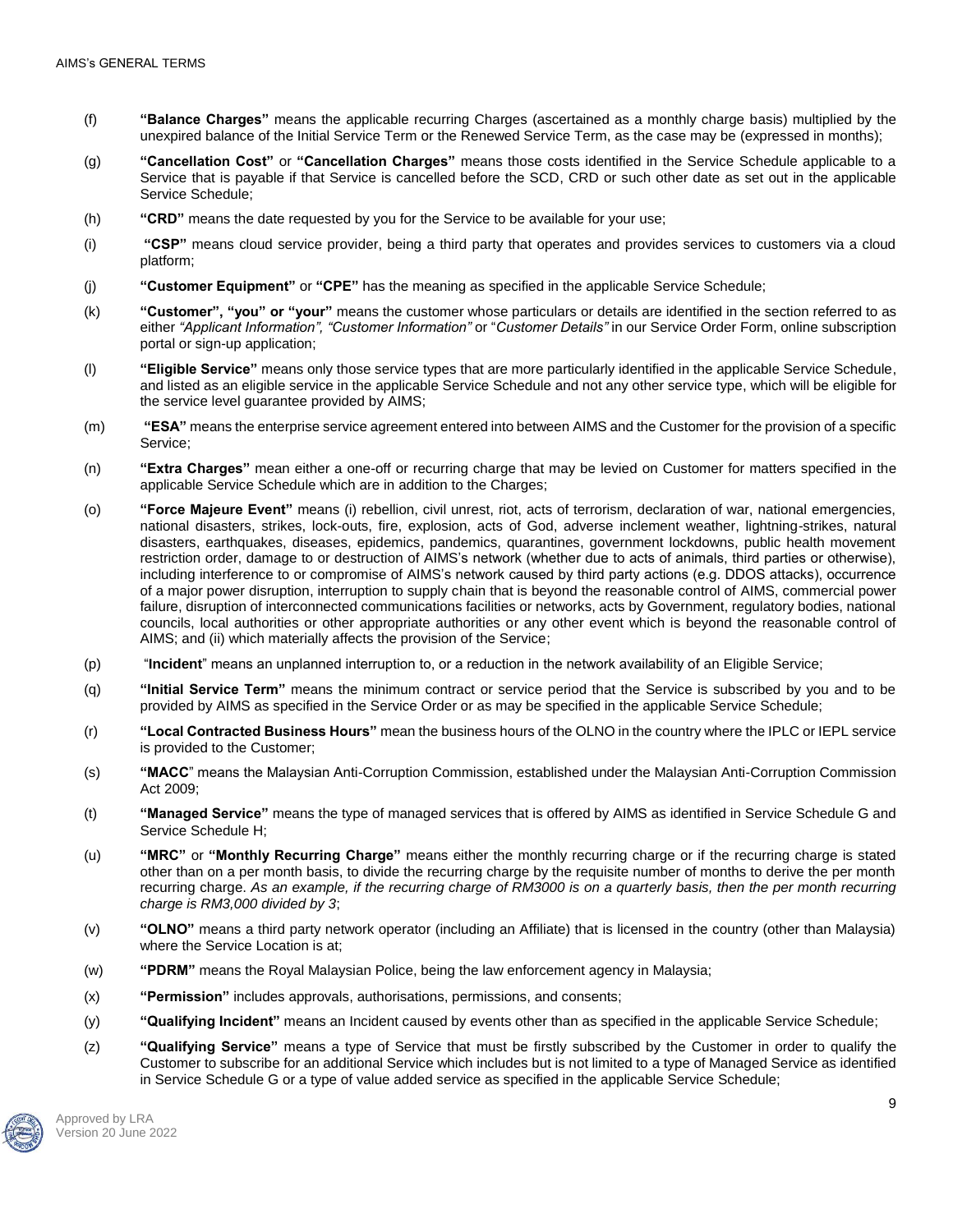- (aa) **"Renewed Service Term"** means the (i) period as stipulated in a new Service Order Form which the Customer has executed for renewal of the said Service, commencing on the day after the expiry of the Initial Service Term or Preceding Renewed Service Term, as the case may be; or (ii) period equal to the Initial Service Term or preceding Renewed Service Term, as the case may be, where the Customer does not and/or has not executed a Service Order Form for renewal of the said Service, commencing on the date after the expiry of the Initial Service Term or preceding Renewed Service Term, as the case may be, unless otherwise specified in the Service Order form or the Service Schedule;
- (bb) **"RFS'ed" or "RFS"** identifies the status of a building that AIMS has connected such building to the AIMS Network and is now ready for the provision of the service to the occupants therein by AIMS;
- (cc) **"SAT"** means the appropriate Service acceptance test, performed to ensure that the Service is ready for Customer's use, and **"SAT Form"** means either service acceptance form, work completion advice form or such other document by whatever name evidencing the same;
- (dd) **"SCD"** means the Service commencement date;
- (ee) **"Service Equipment"** means those equipment that is provided by AIMS as part of the Standard Service Component as set out in in the applicable Service Schedule, other than CPEs (even if such CPE is provided by AIMS);
- (ff) **"Service Location"** means the location(s) or site(s) where the Service Equipment is to be installed for the Services to be provisioned and used by the Customer, as identified in the Service Order as service installation address;
- (gg) **"Service Order"** or **"Service Order Form"** means a service order entered into between the Parties for a specific Service offered by AIMS and includes all applicable forms and terms;
- (hh) **"Service Schedule"** means the applicable Service Schedule which contains special terms that govern and are specific to that service type subscribed by the Customer and as indicated or identified in the Service Order for the applicable Service;
- (ii) **"Service"** means the service subscribed by the Customer as specified in the Service Order;
- (jj) **"SKMM" or "MCMC"** means the Suruhanjaya Komunikasi dan Multimedia Malaysia (or in English the Malaysian Communications and Multimedia Commission), the communications industry regulator in Malaysia;
- (kk) **SST"** means either the sales tax imposed pursuant to the Malaysian Sales Tax Act 2018 (Act 806) (if applicable) and/or the service tax imposed pursuant to the Malaysian Service Tax Act 2018 (Act 807) (where applicable) (including any amendments thereof);
- (ll) **"Standard Service Components"** has the meanings as set out in Service Schedule D or E for each type of service identified in the applicable rows;
- (mm) **"Standard Service Scope"** has the meanings as set out in Service Schedule G or Service Schedule H for each type of Managed Service identified in the applicable rows;
- (nn) **"Termination Charges"** means those costs, expenses and charges as identified in the Service Schedule applicable to a Service that is payable if that Service or Agreement is terminated after the SCD;
- (oo) **"Term"** means the aggregate of the Initial Service Term, the Renewed Service Term and/or the period ending on the date of termination of the Service (as the case may be);
- (pp) **"AIMS Network"** means the communications network either leased by AIMS or owned by third party licensed network services provider and used to provide the Service;
- (qq) **"AIMS POP"** means a point of presence in a country which is either operated by AIMS or by a third party licensed network services provider or by an OLNO;
- (rr) **"AIMS Team"** means AIMS's employees, contractors or authorised third parties;
- (ss) **"AIMS", "our", "we" or "us"** refers to **AIMS Data Centre Sdn Bhd** or the entity whose name appears in the footer of the Service Order (as the case may be);
- (tt) **"Total Service Minutes"** means the total minutes of network availability in a month (being number of calendar days in a calendar month multiplied by 1440 minutes per day;
- (uu) **"Unavailable Time"** means the period of time (expressed in minutes) during which a Qualifying Incident exists that the network is unavailable, as measured by AIMS in accordance with the parameters set out in the applicable Service Schedule;
- (vv) **"Use"** means the carrying out of the works (including any civil works) to install, provision and test each and every Standard Service Component and the Service, performing any emergency, remedial or preventive maintenance works to the